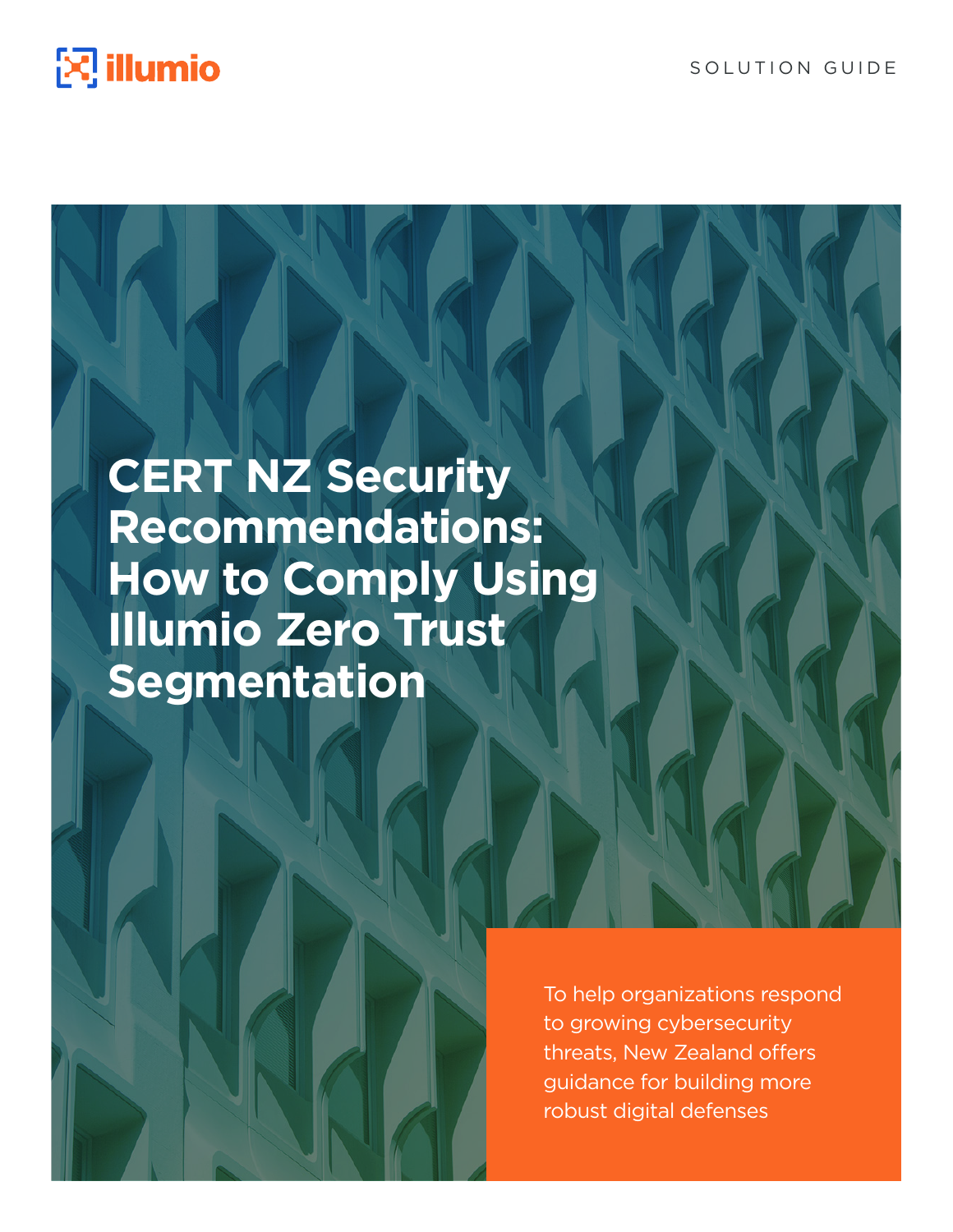## **Contents**

| <b>Illumio Zero Trust Segmentation</b>                           | 03 |
|------------------------------------------------------------------|----|
| <b>How Illumio Helps Organizations Comply</b>                    |    |
| <b>With CERT NZ Recommendations</b>                              |    |
|                                                                  |    |
|                                                                  |    |
|                                                                  |    |
| <b>Implementing CERT NZ's List of Critical Security Controls</b> | 05 |
|                                                                  |    |
|                                                                  |    |
|                                                                  |    |
|                                                                  |    |
|                                                                  |    |
|                                                                  |    |
|                                                                  |    |
|                                                                  |    |

## **Conclusion**

**09**

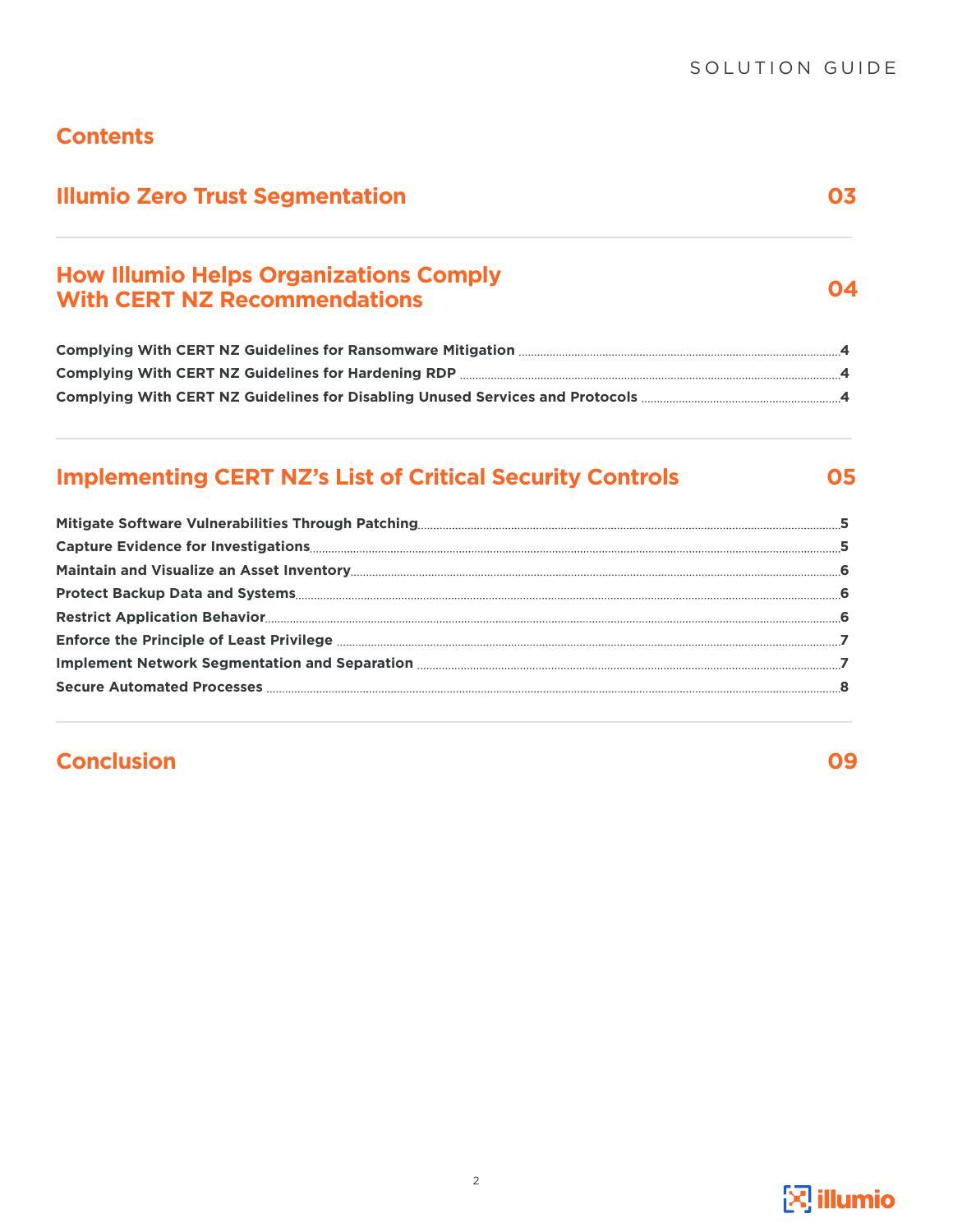Organizations of all kinds face increased threats from ransomware and other types of cyber threats. Breaches today are more catastrophic, resulting in multi-million-dollar ransoms and outages of critical infrastructure. And in most organizations, the attack surface is expanding because of proliferating endpoints, increased use of cloud services, workforces using personal devices in home offices and broader adoption of IoT devices.

[CERT NZ,](https://www.cert.govt.nz/it-specialists/critical-controls/10-critical-controls/) the national Computer Emergency Response Team (CERT) funded by the New Zealand government, is dedicated to helping organizations defend themselves against cyber threats. To support this mission, CERT NZ collects information about cyberattacks, analyzes the threat landscape in New Zealand and offers guidance that it regularly revises to address the latest threats.

Recent recommendations from CERT NZ include:

- Mitigating ransomware
- Hardening the RDP protocol which is used for lateral movement by many ransomware strains
- Shutting down unused services and protocols
- Implementing CERT NZ's annually-updated list of critical security controls which include:
	- Mitigating software vulnerabilities through patching
	- Capturing evidence for investigations
	- Maintaining and visualizing an asset inventory
	- Protecting backup data and systems
	- Restricting application behavior
	- Enforcing the principle of least privilege
	- Implementing network segmentation and separation
	- Securing automated processes

## **Illumio Zero Trust Segmentation**

[Illumio](https://www.illumio.com/) can help organizations implement security recommendations from CERT NZ, including recommendations related to network visibility, user privileges and network segmentation for preventing the spread of malware.

Illumio is a Forrester Wave™ Leader in Microsegmentation and Zero Trust eXtended Ecosystem Platforms. Illumio Zero Trust segmentation makes it easy for organizations to define and enforce micro-segmentation policies to reduce the attack surface of IT infrastructures and to block the network paths attackers rely on for breaching networks and spreading ransomware.

Using Illumio, organizations can quickly generate an application dependency map showing all the communications taking place on their network and which communication pathways are required for legitimate business. Then they can use Illumio's Policy Control Engine (PCE) to define high-level segmentation policies, such as limiting access to critical assets only to authorized users. The PCE generates detailed firewall rules enforcing these policies and pushes these rules out to the host-based firewalls built into the systems already deployed.

The result: fast, effective Zero Trust segmentation that blocks all communications that aren't explicitly allowed and the elimination of pathways that ransomware and other attacks rely on.

Here's a detailed look at how Illumio Zero Trust segmentation helps companies implement CERT NZ recommendations.

Breaches today are more catastrophic, resulting in multi-million-dollar ransoms and outages of critical infrastructure.

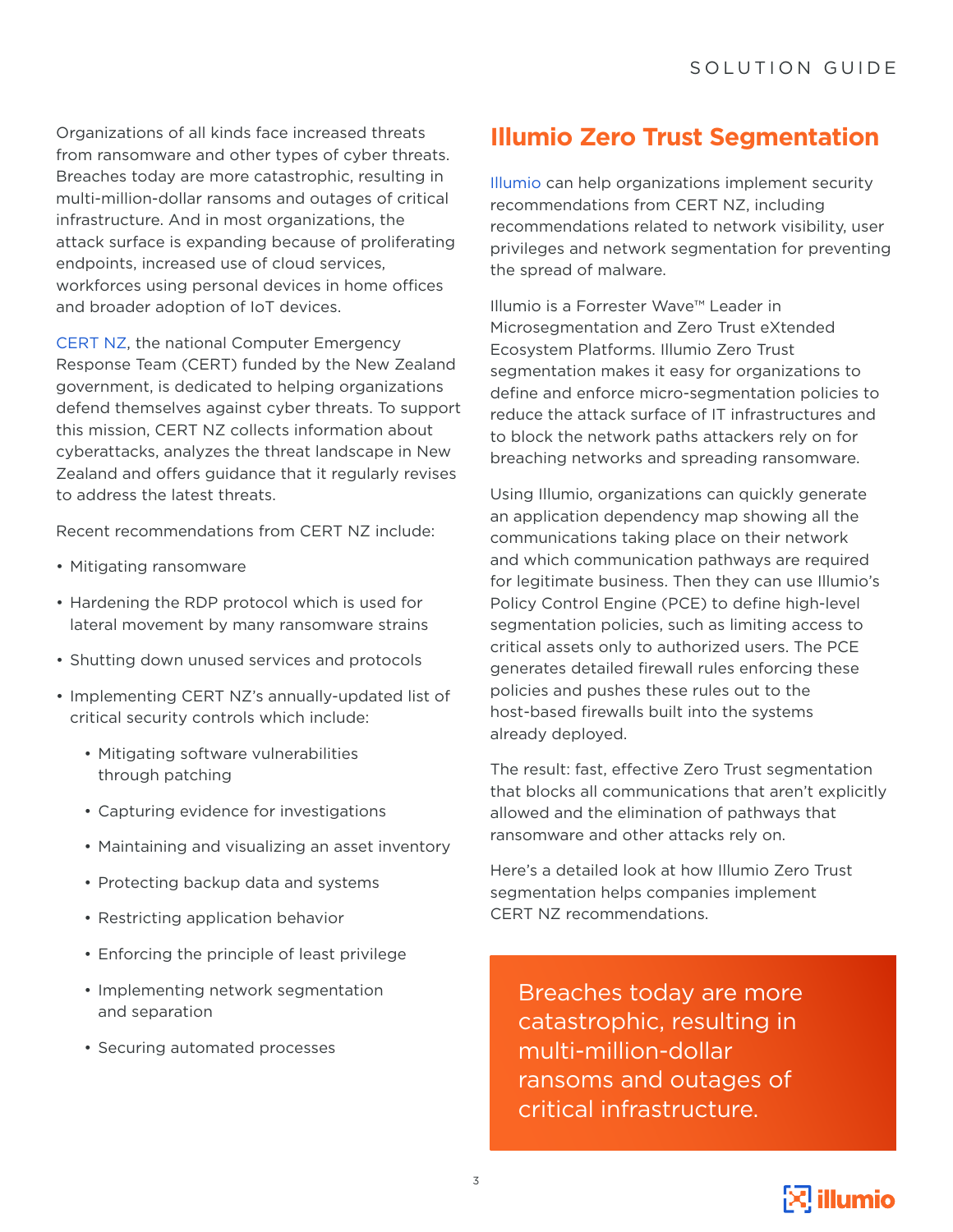## **How Illumio Helps Organizations Comply With CERT NZ Recommendations**

#### **Complying With CERT NZ Guidelines for Ransomware Mitigation**

CERT NZ advises organizations to seize "opportunities to detect, prevent, and respond to [ransomware attacks](https://www.cert.govt.nz/it-specialists/guides/how-ransomware-happens-and-how-to-stop-it/) before…data gets encrypted."

Illumio Zero Trust segmentation helps prevent the spread of ransomware by blocking all unauthorized traffic on a network; only explicitly-trusted traffic is allowed to pass through. Even if ransomware manages to infect a single device, it won't be able to move laterally across the network to other devices, encrypting data as it goes. Instead, Illumio segmentation policies will contain the attack on the initial device, minimizing the effect of the breach.

Illumio raises an alert when it detects software or devices attempting to send or receive unauthorized traffic. Alerts can be fed to an SIEM system for manual mitigation by SOC analysts, or they can be fed to a SOAR platform for an automated response as part of a security playbook. A single command to the lightweight Illumio agent running on the device instantly quarantines the device, containing the threat so it can be remediated by the security team.

#### **Complying With CERT NZ Guidelines for Hardening RDP**

Microsoft designed the Remote Desktop Protocol (RDP) to provide users with a way of giving help desk agents access to their devices for troubleshooting. In many organizations, the protocol is enabled on all Windows devices by default. Unfortunately, RDP has become a convenient, unguarded highway attackers can use to rapidly spread [malware.](https://www.zdnet.com/article/top-exploits-used-by-ransomware-gangs-are-vpn-bugs-but-rdp-still-reigns-supreme/) Common malware strains such as [SamSam](https://www.cisa.gov/uscert/ncas/alerts/AA18-337A) use RDP to traverse the network. In fact, so many malware strains use this protocol that some studies rank it as [the most popular intrusion vector](https://www.zdnet.com/article/top-exploits-used-by-ransomware-gangs-are-vpn-bugs-but-rdp-still-reigns-supreme/)  [for attacks](https://www.zdnet.com/article/top-exploits-used-by-ransomware-gangs-are-vpn-bugs-but-rdp-still-reigns-supreme/).

CERT NZ recommends that organizations harden their RDP configurations to reduce the chance of attackers taking advantage of this protocol. They recommend that RDP servers "only allow access from specific sources." They also recommend that RDP servers enforce multi-factor authentication (MFA), run Network Level Authentication (NLA) to guard against the [BlueKeep](https://www.cisa.gov/uscert/ncas/alerts/AA19-168A) vulnerability and enforce session timeouts so that authorized sessions don't last indefinitely, giving attackers more time to take advantage of an established, trusted connection.

Illumio application dependency maps and vulnerability maps make it easy for security teams to see where RDP is being used in the organization. Teams can then define policies limiting or forbidding the use of RDP and instantly enforce those policies by pushing them out to host-based firewalls on devices. Illumio can also raise alerts when it detects suspicious RDP traffic appearing on the network.

#### **Complying With CERT NZ Guidelines for Disabling Unused Services and Protocols**

According to CERT NZ, "All [unnecessary and](https://www.cert.govt.nz/it-specialists/guides/unused-services-and-protocols/)  [unused services and ports](https://www.cert.govt.nz/it-specialists/guides/unused-services-and-protocols/) [should be] disabled." Organizations should have "a complete view of which protocols and services are used in your environment and why they are necessary" and be "aware of changes to the services, ports, and protocols in use."

Illumio provides comprehensive visibility into traffic flows with port, protocol and process information. Also, a summary of how Illumio provides controls for limiting traffic to only approved protocols and raises alerts upon detecting unauthorized traffic.

Using Illumio, security teams can easily identify which devices are supporting services and protocols not needed for authorized operations. Security teams can then shut down those services and protocols and enforce policies forbidding their use.

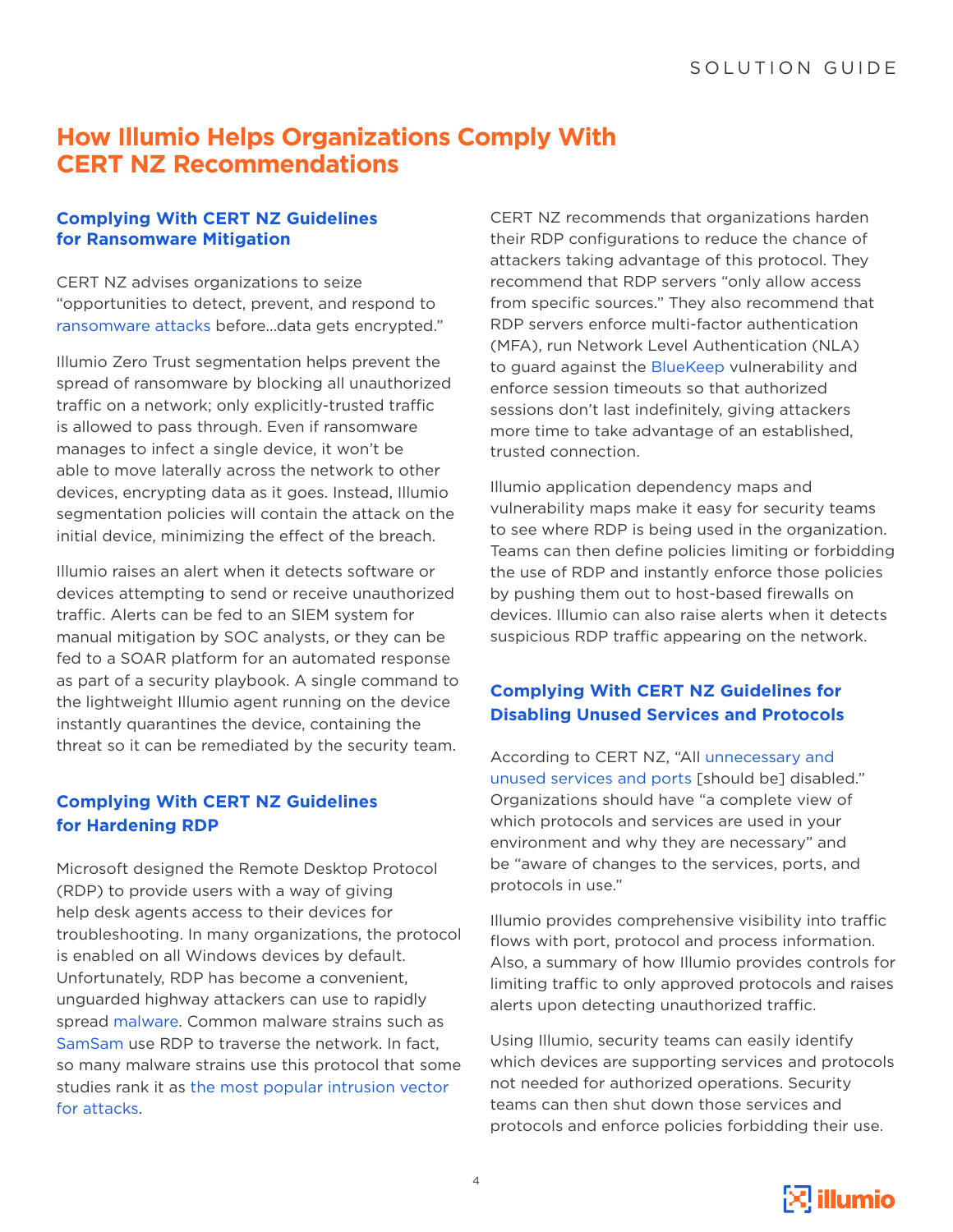# **Implementing CERT NZ's List of Critical Security Controls**

Illumio helps organizations comply with the majority of CERT NZ's 2022 list of [Security Controls,](https://www.cert.govt.nz/it-specialists/critical-controls/10-critical-controls/) including critical controls for monitoring traffic, reducing the attack surface, and curtailing lateral movement by attackers.

Illumio helps organizations implement the following security controls.

#### **Mitigate Software Vulnerabilities Through Patching**

CERT NZ recommends that organizations patch their software and systems in a timely manner. Attackers regularly take advantage of unpatched vulnerabilities to break into systems. In fact, [60%](https://www.darkreading.com/vulnerabilities-threats/unpatched-vulnerabilities-the-source-of-most-data-breaches)  [of data breaches](https://www.darkreading.com/vulnerabilities-threats/unpatched-vulnerabilities-the-source-of-most-data-breaches) involve a vulnerability that was published but not patched in time.

By establishing a rigorous and timely [patching](https://www.cert.govt.nz/it-specialists/critical-controls/patching/) practice, teams can close the door on this type of attack.

CERT NZ notes that "attackers take advantage of the interconnectedness to join multiple vulnerabilities together to get into business systems." They add that organizations should "understand which systems or components are directly or indirectly impacted — including the systems that the vulnerable systems communicate with."

Illumio gives security teams live visibility into all traffic flows, including flows involving vulnerable IT assets. Using this visibility, security teams can prioritize patches based on how exposed various applications and systems are to threats. They can also use segmentation to restrict traffic to and from vulnerable systems in cases where patches cannot be deployed quickly or where patches aren't yet available because the threat is from a recentlydiscovered Zero Day attack.

60% of data breaches involve a vulnerability that was published but not patched in time.

#### **Capture Evidence for Investigations**

CERT NZ recommends that organizations implement [centralized logging](https://www.cert.govt.nz/it-specialists/critical-controls/centralised-logging/), including "logging for events that are business critical or involve sensitive data." Security teams need to be vigilant not just about traffic but also unexpected changes to security configurations. "You need to know when there's suspicious traffic on your web application, or when security configurations that rarely change are modified," CERT NZ notes. Security teams will also want to know when protocols are used inappropriately, such as when an employee's device uses the RDP protocol to connect to something other than an authorized RDP server.

Illumio continuously monitors traffic among all devices. If offers Common Criteria-certified logging as well as an auditable events framework. Using context-rich traffic data from Illumio, IT teams can audit systems, conduct threat hunting and forensic investigations, and collect information for automated responses from telemetry about all connections within the environment that they wouldn't have had before.

In addition, Illumio raises early warning alerts for traffic-based indications of compromise, such as traffic flows that violate policies or that attempt to establish inappropriate network connections.

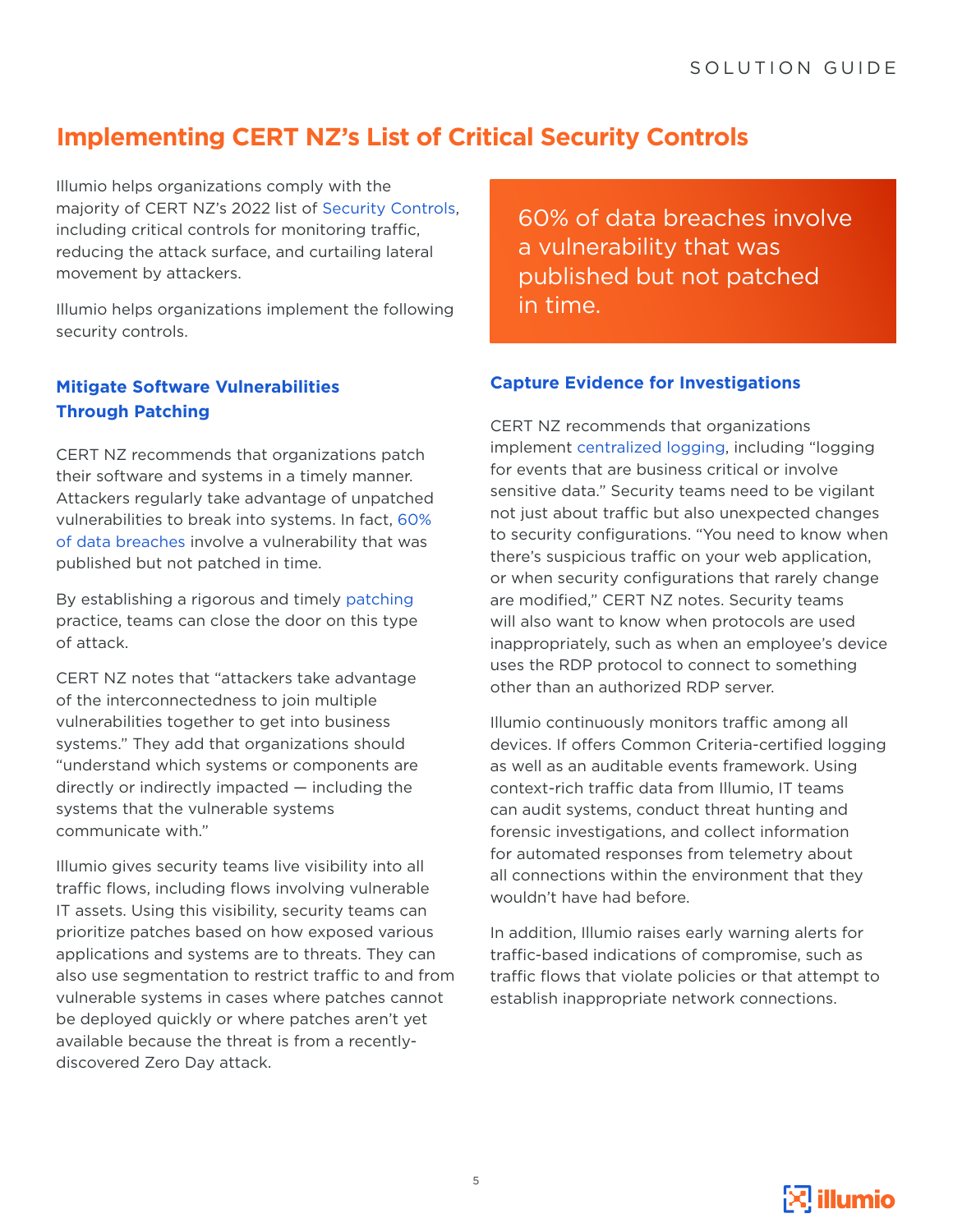#### **Maintain and Visualize an Asset Inventory**

CERT NZ recommends that organizations engage in [asset lifecycle management](https://www.cert.govt.nz/it-specialists/critical-controls/asset-lifecycle-management/). "Keep your view of your environment accurate and up-to-date," they advise. IT teams should promptly remove decommissioned assets from the environment. If they cannot remove an asset right away, they should restrict its access to reduce the risk of it being compromised. They should also "limit the devices which can connect to and from the [decommissioned] system."

Illumio's [application dependency mapping](https://www.illumio.com/resource-center/product-demo-application-dependency-mapping) shows all software and devices active in an organization's IT environment, providing a comprehensive view of assets to be managed. IT teams can use Illumio to monitor workloads as assets are added, moved, repurposed, scaled or decommissioned. They can also use Illumio to isolate unsupported assets and to restrict access to legacy systems still running vulnerable software. And [Illumio CloudSecure,](https://www.illumio.com/products/cloudsecure) Illumio's solution for building and orchestrating dynamic cloud workload policies at scale, maintains a live, accurate inventory of all cloud objects in all accounts across an organization's multi-cloud ecosystem. CloudSecure also maintains the context and relationships that cloud-based objects have with one another and with on-premise workloads.

#### **Protect Backup Data and Systems**

CERT NZ recommends that organizations [implement and test backups.](https://www.cert.govt.nz/it-specialists/critical-controls/implement-and-test-backups/) Backups are only useful if they can be trusted; overwriting corrupted data with other corrupted backup data containing malware doesn't serve any purpose at all. Backups "need to be protected from unauthorized access," says CERT NZ. By securing backups, IT organizations can ensure that backup data is ready should damaged or lost data ever need to be restored.

Illumio helps with backup management in three ways:

- It provides visibility into backup infrastructure, just as it provides visibility into the IT environment overall. Security teams can confirm that access to backup systems is restricted only to authorized parties.
- Illumio Zero Trust segmentation protects backups from ransomware and other attacks. Segmentation policies block attackers from reaching backup systems using the ports and protocols commonly used for attacks.
- By reducing the attack surface overall and blocking lateral movement by attackers across the IT environment, Illumio reduces the scope of any backup that needs to be deployed following an attack. Illumio constrains attacks to a single device or, at most, a few devices, reducing the amount of backup data that needs to be retrieved and put to use.

#### **Restrict Application Behavior**

CERT NZ recommends that organizations implement [application controls](https://www.cert.govt.nz/it-specialists/critical-controls/application-allowlisting/), allowing only authorized applications to run. One of the goals of this recommendation is to "prevent malicious software from running." IT organizations should determine which devices are running which applications. They should "determine which devices to cover first. These should be higher risk devices." A device can be riskier if it supports a mission-critical operation or if it's susceptible to vulnerabilities associated

with ransomware or other dangerous attacks.

Illumio provides visibility into all applications and devices. It enforces segmentation policies that allow only authorized traffic to flow to and from applications.

Illumio also provides risk-scoring that helps security teams prioritize application patching and provisioning activities. Security teams can use

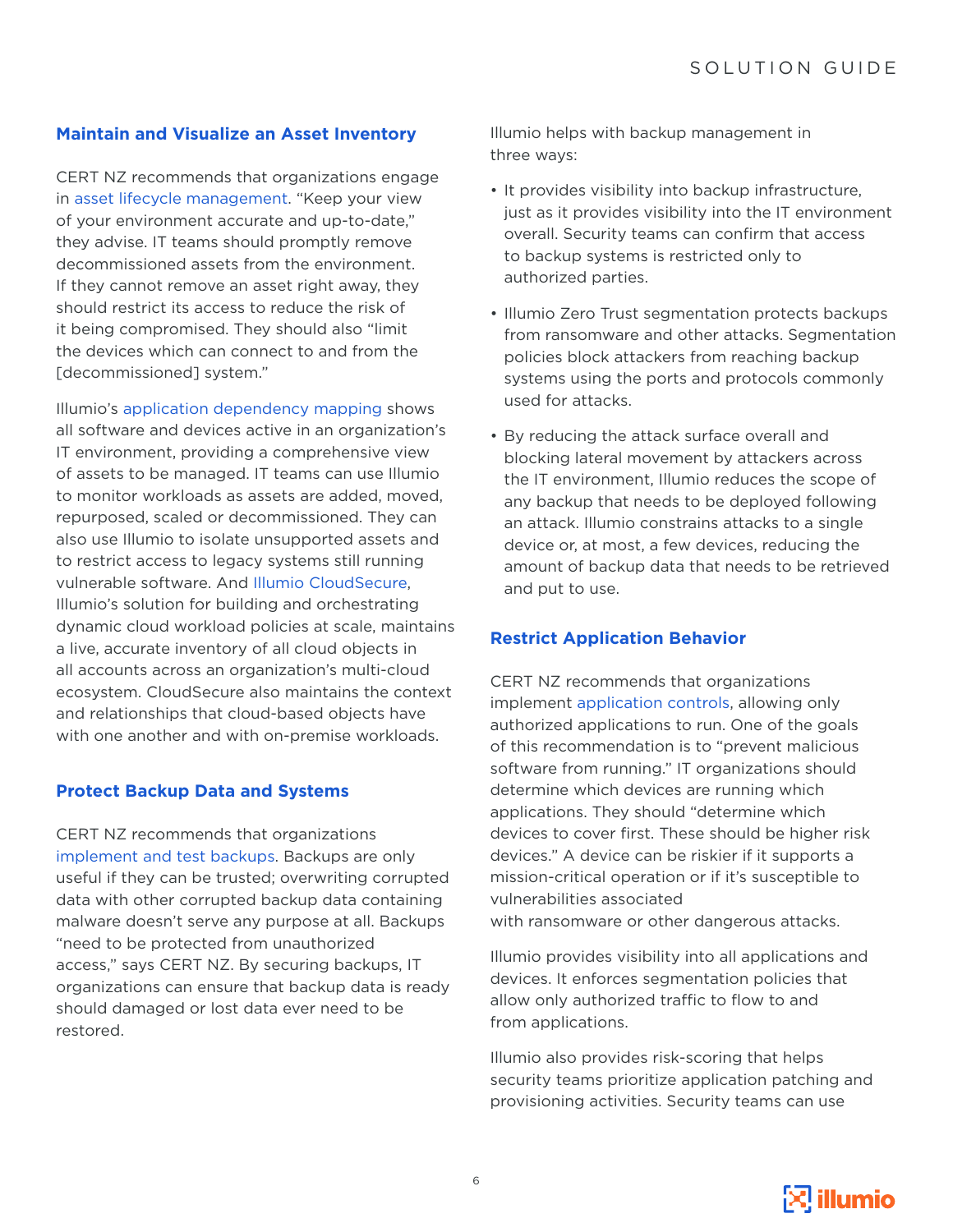the Illumio [Vulnerability Exposure Score](https://www.illumio.com/blog/vulnerability-exposure-score) (VES) to understand the relative risk of all applications and devices in their environment. The Illumio VES combines industry-standard vulnerability scoring measurements such as the Common Vulnerability Scoring System (CVSS) with context from an organization's unique environment. The VES helps security professionals prioritize security controls to minimize the impact of vulnerabilities on the attack surface.

#### **Enforce the Principle of Least Privilege**

CERT NZ recommends that IT organizations grant users the least amount of access privileges needed for doing their jobs. Enforcing [the principle of](https://www.cert.govt.nz/it-specialists/critical-controls/principle-of-least-privilege/)  [least privilege](https://www.cert.govt.nz/it-specialists/critical-controls/principle-of-least-privilege/) prevents users from accidentally misconfiguring applications or devices or exposing mission-critical assets to attack. It also minimizes the damage attackers can do should they succeed in taking over an account.

Attackers will find it difficult to engage in lateral movement across a network if the accounts they take over can connect only to a few applications and resources. IT organizations should "justify any administrative access" they grant to users or processes. To ensure that access privileges are accurately aligned with job functions, the organization should monitor and analyze user activity and application traffic.

Illumio is a leader in Zero Trust solutions for enterprises, providing a scalable, flexible and responsible solution for enforcing access policies that deny access by default and grant only the privileges necessary for work. Illumio makes it easy to enforce least privilege network connections between users and systems as well as between systems and systems.

In addition, Illumio provides live visualizations of access activity across the organization, including access to cloud resources and devices at remote locations. Using this visibility, security teams can tailor access privileges based on user identities, user AD group memberships and job functions, reducing privileges to the least needed for supporting operations.

Illumio is a leader in Zero Trust Segmentation for enterprises, providing a scalable, flexible and responsible solution.

#### **Implement Network Segmentation and Separation**

CERT NZ recommends that organizations [segment](https://www.cert.govt.nz/it-specialists/critical-controls/network-segmentation-and-separation/)  [their networks](https://www.cert.govt.nz/it-specialists/critical-controls/network-segmentation-and-separation/), breaking large networks into smaller network segments separated through access controls and preventing unfettered access among systems and devices. They note that network segmentation "allows your organization to set more granular security controls on the smaller networks that have critical data or systems. Without effective network segmentation, attackers can move around your network and gain access to additional systems. Implementing network controls limits an attacker's access once they enter your network." CERT NZ recommends the use of "host based firewalls" for implementing segmentation, giving every workload its own perimeter and leveraging features that already exist in operating systems rather than adding custom, proprietary applications that require their own maintenance and coordination.

Illumio provides a network segmentation solution that organizations can deploy within days or even hours, providing sweeping protection against lateral movement and other communications that attackers rely on to infiltrate and spread across networks. Illumio does this without requiring the deployment of cumbersome network appliances or forcing network teams to devise labyrinthine firewall rules to segment applications and user traffic across environments. Instead, Illumio makes use of the host-based firewalls already installed on devices just as CERT NZ recommends.

Illumio also provides a [Policy Compute Engine](https://www.illumio.com/resource-center/video-policy-compute-engine-overview) that automatically translates high-level policies, such as limiting the communications allowed for a business-critical web application, into detailed host-

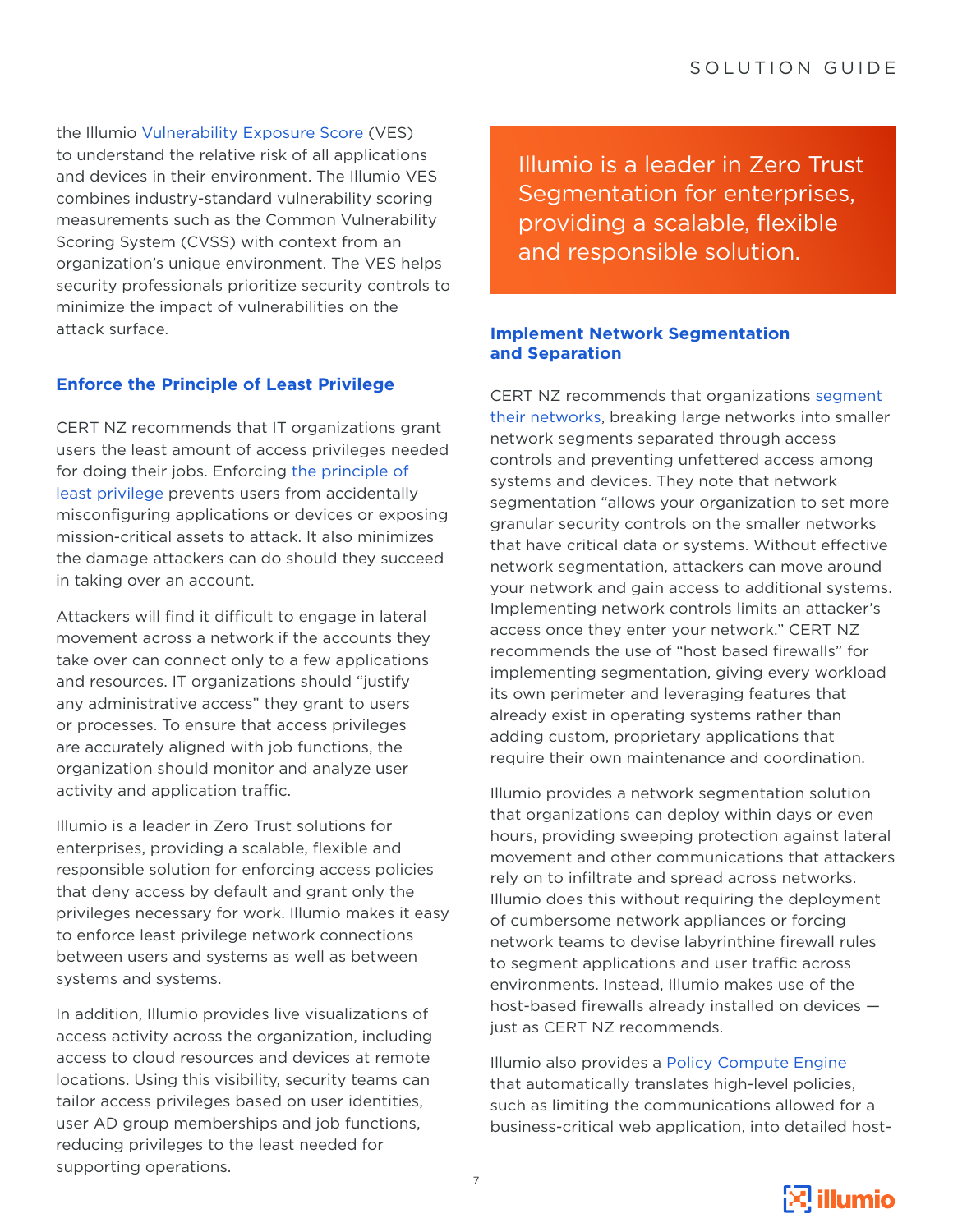based firewall rules that run on software built into a device's operating system. Rules can be tailored to account for different user roles, applications, environments (e.g., test vs. production), and locations (e.g., headquarters vs. a satellite office).

#### **Secure Automated Processes**

CERT NZ recommends that organizations [set](https://www.cert.govt.nz/it-specialists/critical-controls/secure-defaults-for-macros/)  [secure defaults for macros](https://www.cert.govt.nz/it-specialists/critical-controls/secure-defaults-for-macros/), since attackers often take advantage of macros like Office 365 macros to execute malicious code. That's excellent advice, but the principle can be applied more broadly: secure all automated processes, especially those involved in critical operations such as ecommerce, finance, manufacturing and CI/CD pipelines. By breaking into automated processes, attackers can slip past many security watchpoints and gain access to critical assets. And by breaking into CI/CD pipelines and code repositories, they can embed malware that ends up running as trusted software in production environments. A single breach can become a thousand breaches when compromised software is deployed in production.

Illumio helps secure automated processes in several ways:

- Illumio's Zero Trust segmentation curtails attackers' movements on a network, making it far less likely they they'll be able to reach any valuable IT assets in the first place.
- Illumio's traffic monitoring reveals suspicious traffic that might be an indication of compromise (IoC). By flagging traffic that violates Zero Trust policies, Illumio gives SOC analysts an opportunity to stop an attack before it spreads.
- By embedding an Illumio [Virtual Enforcement](https://www.illumio.com/product/architecture/virtual-enforcement-node)  [Node](https://www.illumio.com/product/architecture/virtual-enforcement-node) (VEN) in software builds, [DevSecOps teams](https://www.illumio.com/blog/log4j-vulnerabilities-devsecops)  [can ensure that code](https://www.illumio.com/blog/log4j-vulnerabilities-devsecops), [once deployed in any](https://www.illumio.com/blog/log4j-vulnerabilities-devsecops)  [environment](https://www.illumio.com/blog/log4j-vulnerabilities-devsecops), [enforces Zero Trust segmentation](https://www.illumio.com/blog/log4j-vulnerabilities-devsecops)  [policies](https://www.illumio.com/blog/log4j-vulnerabilities-devsecops) to guard against attacks. Even if a component (such as a Log4j component) does turn out to be vulnerable to compromise, Illumio's built-in segmentation controls can prevent the application from communicating in dangerous ways.